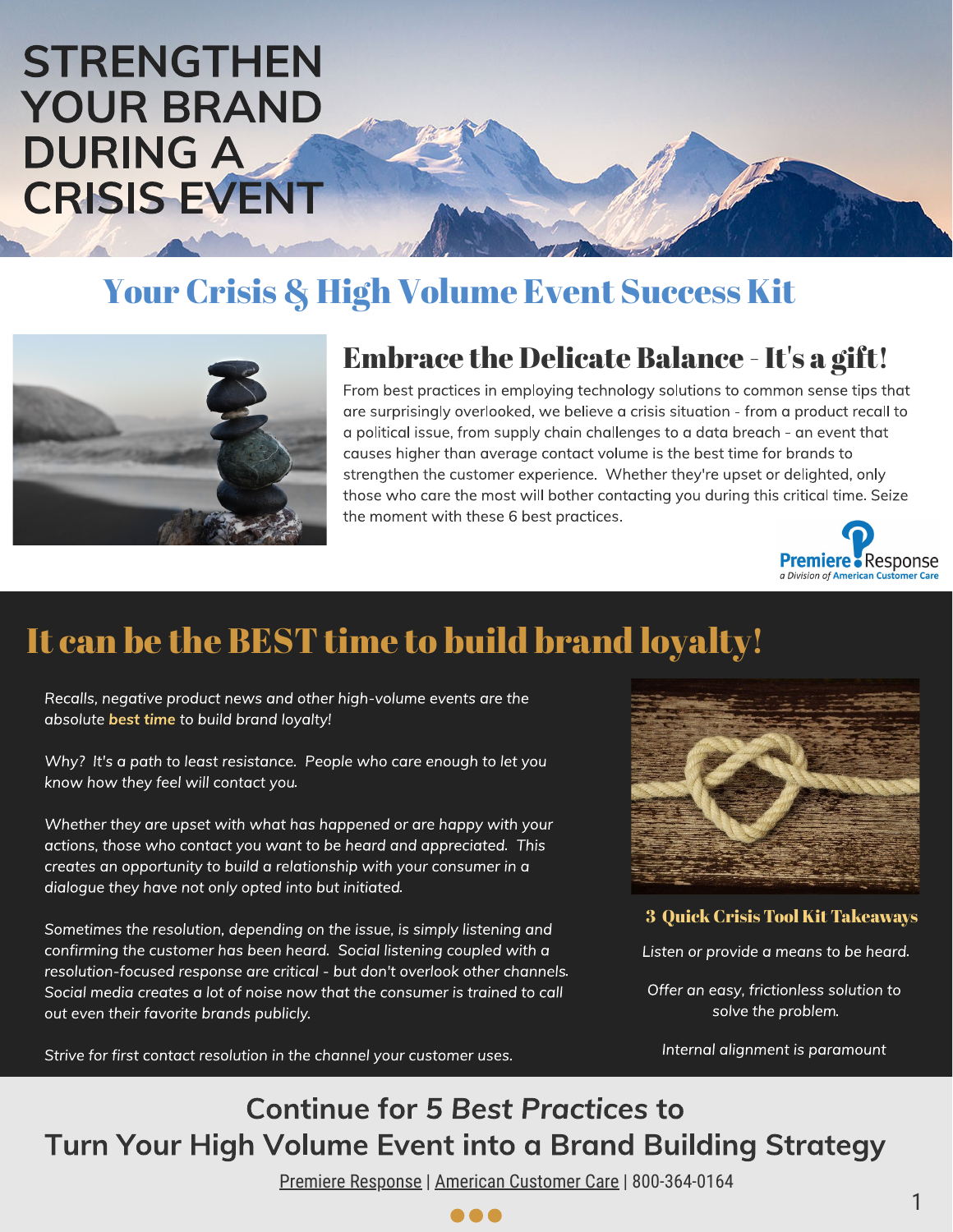### Your Crisis or High Volume Event Customer Care Success Kit



### 1 Don't let a crisis upend your business as usual.

#### Even when emotions are running high, most people will self-serve if a smart option is available.

From virtual IVR or isolated traditional IVR tools to well-designed, conversational AI-supported of your customers will opt to self-serve, happily. Statistically, on average 70% of consumers are likely to self-serve; and only 30% will want to speak to a brand representative. likely to self-serve; and only 30% will want to speak to a brand representative.

Smart self-service offerings also eliminate the costly presumption that 24/7 care is necessary. care. Avoid attempting to fake a conversation. Work with your contact center to immerse care. Avoid at the series and convert and a converse a communication or self-service offering from the issue and build any Al-assisted communication or self-service offering from yourself into the into the into the into the interest communication or self-service of the interest of the interest of the interest of the interest of the interest of the interest of the interest of the interest of the int



## 2 ASK!

#### Seek to understand, then, reward. Investigate and manage your issue from what you learn. Motivate your team to understand first.

Ask your customers for information related to their claims, complaints, or comments. They<br>want you to ask. They will generally be more than happy to provide contact details, proof of ware positions of applicable, and state their issue in detail. purchase, photos if applicable, and state their issue in detail.

 $T$  or freely  $T$  and  $T$  are information  $T$  and information  $T$  in  $T$  and  $T$  and  $T$  and  $T$  and  $T$  are  $T$  and  $T$  and  $T$  are  $T$  and  $T$  are  $T$  and  $T$  are  $T$  and  $T$  are  $T$  and  $T$  are  $T$  are  $T$  and  $T$  are pretext, and your customer will feel appreciated.

seamlessly offer a coupon, special offer, uparade, or refund in exchange for their information. seamlessly offer a coupon, special offer, upgrade, or refund in exchange for their information.

Don't underestimate the power of a "+1" in this engagement. Overdelivering with double the coupons, an offer to share with a friend, or a bonus refund will never be more recognized or appreciated by your consumer than at this moment. Be sure your contact center has the  $\epsilon$  technology integrations and/or capabilities to make this offering as frictionless as possib the consumer.<br>the consumer.

### 3 Be Consistent and Transparent.

#### Even if it's a bad look.

Your consumer will value this, and it will result in reduced contact volume and increased<br>positive response. History has proven that our love for a brand, product, or service will survive an issue if we can reasonably maintain trust in that brand, product, or service. an issue if we can reasonably maintain trust in that brand, product, or service.

Don't let silos impact your consistency. Work hard to ensure ONE VOICE for those seeking a your social media response scripts to your corporate press releases: consistent and timely  $y_0$  voltages will remove bumps in the road and win you customer satisfaction points. updates will remove bumps in the road and win you customer satisfaction points.

When your frontline representatives have a heads up about recent news coverage, they can<br>have a more effective resolution with customers. In fact, your well-designed high-volume event preparedness plan should take into account how to respond to a customer when one of your competitors experiences an issue that's widely publicized. And, expect your contact center to requiarly bring emerging trends to your organization. regularly bring emerging trends to your organization.